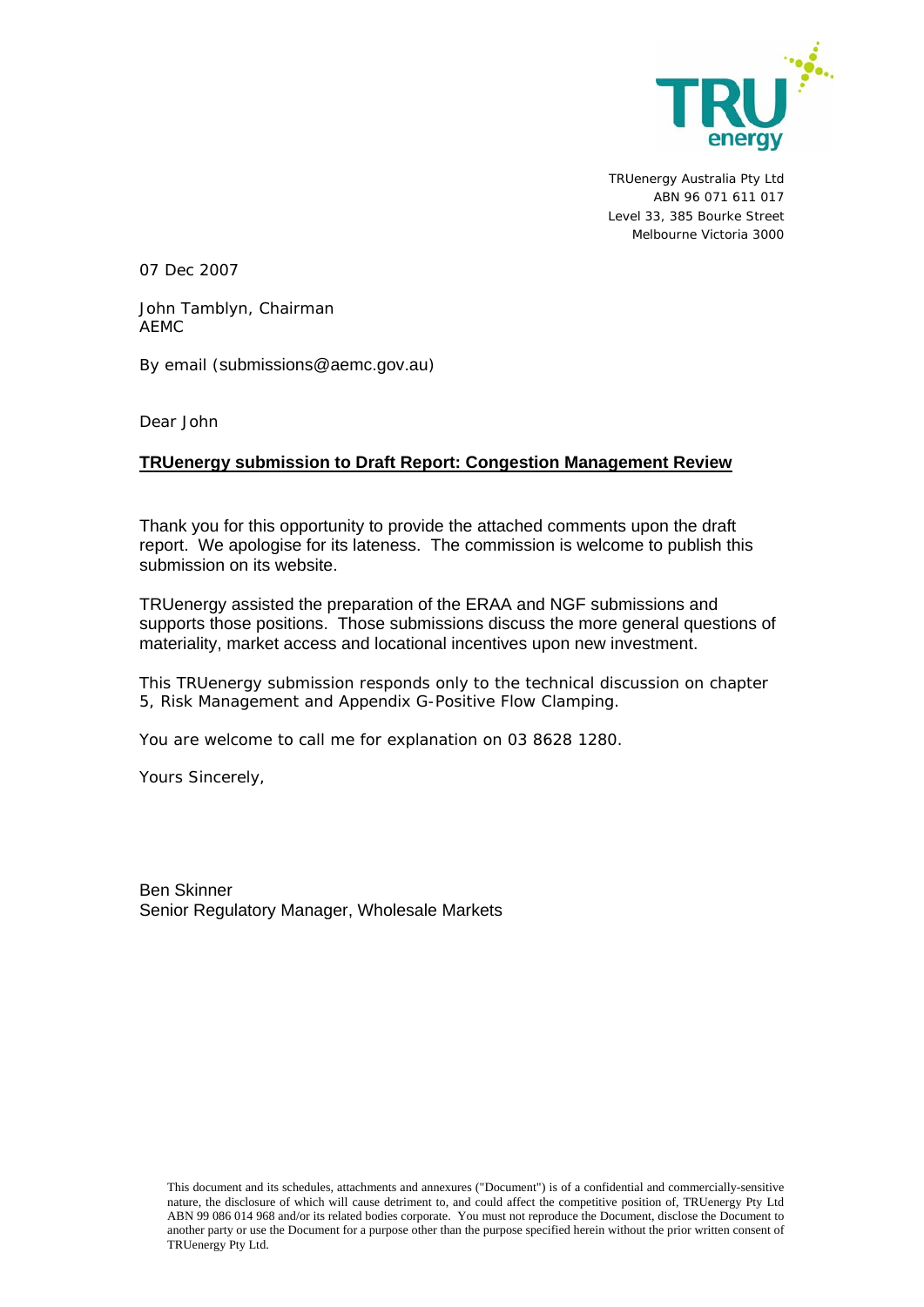## *Funding of Negative Residues*

TRUenergy strongly supports the draft recommendation to cease the netting off of positive and negative residues within a settlement week that has unnecessarily added to the unreliability of the SRA instrument.

During the commission's deliberation on the proposed rule change "Recovery of Negative Inter-Regional Settlement Residues" in late 2005 submissions favoured a minor rule adjustment to bring this to effect. Nevertheless, in its final decision the commission chose not to promote netting-off, citing:

"The Commission considers that it is preferable to address these issues in a broader context than this Rule change proposal. The CMR is a more appropriate environment for their investigation. Accordingly, the Commission raised these broader issues in its Issues Paper. The Commission is seeking comments on:

• How should negative settlements residues be funded?; and

• Should the current process of offsetting negative residues with positive residues within the current billing week be continued or changed?"<sup>[1](#page-1-0)</sup>

In TRUenergy's opinion this delay was unnecessary and the question of intra-week net-off does not have a broader context. The AEMC should separate this from the more complex issues and facilitate an expedited rule change.

#### *Raising the clamping threshold*

TRUenergy agrees that the main objection to raising the threshold to \$100,000 will be alleviated upon the removal of settlement week net-off. However it should not be presumed that allowing negative residues to accumulate represents the most efficient dispatch<sup>[2](#page-1-1)</sup>, as these often result from "disorderly bidding". Clamping at zero flow constrains such generators, admittedly at an arbitrary level. Thus it cannot be assumed there is any dispatch efficiency advantages in selecting any particular threshold.

The threshold choice should therefore be driven only by questions of operational practicality. NEMMCO may find it easier to manage a larger threshold, and intervention will be less likely when the event is caused by transient conditions.

However, a larger threshold will make NEMMCO's activities less predictable for participants. At present participants expect NEMMCO to intervene in any case of nontrivial negative residues, but an increase to \$100,000 will add uncertainty. It could lead to opportunities for gaming, for example by breaking large residue accumulations into a series of \$100,000 events.

#### *Participant funding of Negative Residues*

TRUenergy has no objections to generators voluntarily funding negative residues to avert zero clamping. A rule change should not be required: such generators could simply arrange a bilateral agreement with NEMMCO, who could take that into account in their procedure for monitoring the accumulation of negative residues.

<span id="page-1-0"></span><sup>&</sup>lt;sup>1</sup> AEMC 30 March 2006, Determination. Rule Change Proposal: Recovery of Negative inter**regional settlement residues** 

<span id="page-1-1"></span>**<sup>2</sup> Except where the regional boundaries dissect a loop, such as in the historic snowy region** 

This document and its schedules, attachments and annexures ("Document") is of a confidential and commercially-sensitive nature, the disclosure of which will cause detriment to, and could affect the competitive position of, TRUenergy Pty Ltd ABN 99 086 014 968 and/or its related bodies corporate. You must not reproduce the Document, disclose the Document to another party or use the Document for a purpose other than the purpose specified herein without the prior written consent of TRUenergy Pty Ltd.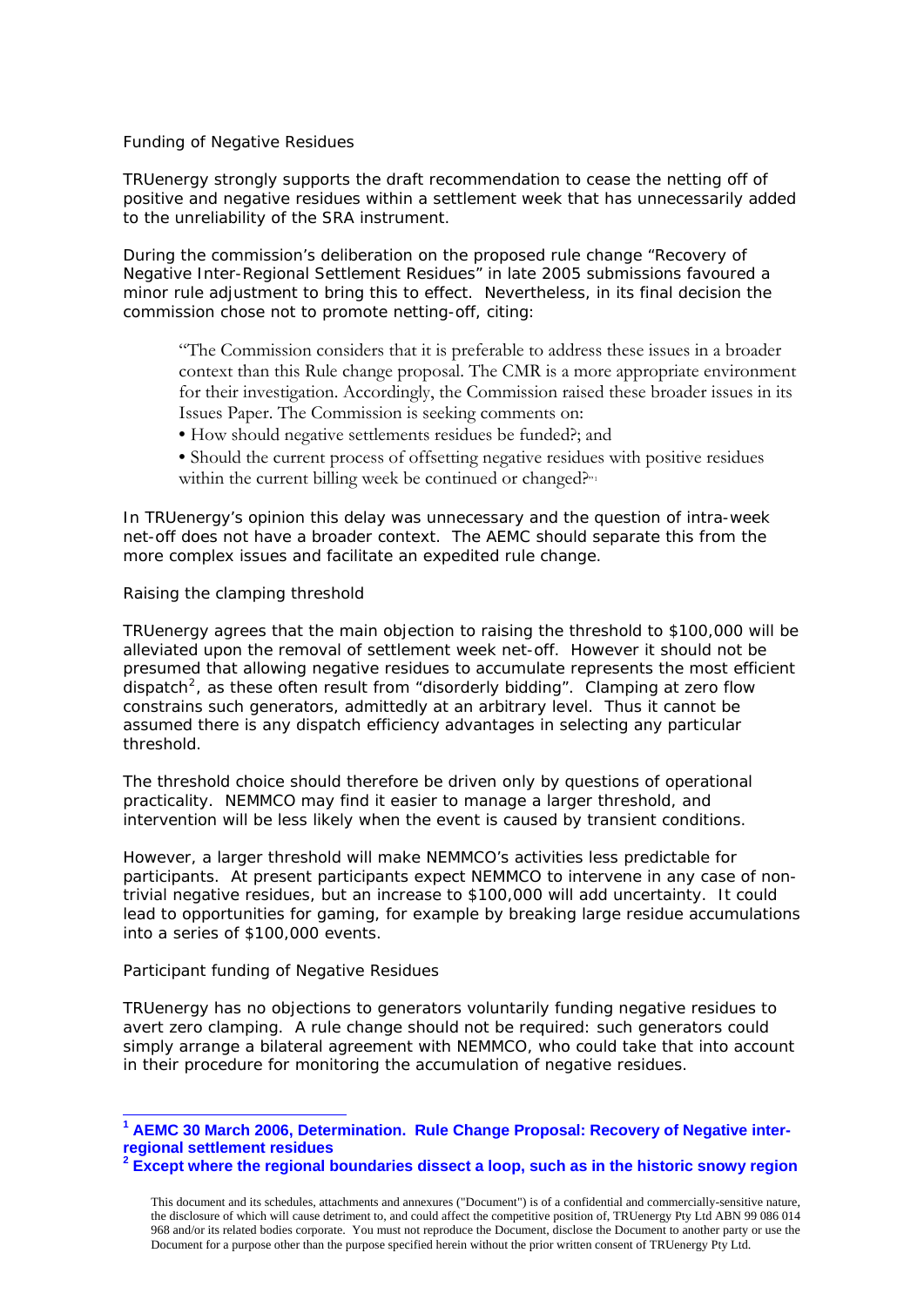We doubt, however, that such an arrangement will ever be voluntarily entered into. This is because in most situations, the revenue gained by increasing output will be less than that required to fund the residues.

Consider the simple case of a single generator between an interconnector and a simple constraint with unitary coefficients.



Where A<B, and the counterprice flow=the Volume increase.

The profit gain available to the generator for entering into this situation is (ignoring losses):

Volume increase\*Price B {Dispatch increase} + Volume increase\*(Price A-Price B) {Negative Residues} -Volume increase\*fuel cost. {Marginal cost}

Thus the profit available is (Price A-fuel cost).

An inspection of historical counterprice scenarios shows that in general price A is only marginally above low cost fuels and sometimes negative. Thus the generator may inadvertently penalise itself with a negative profit margin on the arrangement.

If multiple generators are located between the constraint and regional boundary, then all players would need to agree to be included to avoid free-riding. Even a small generator opting out would destroy the possibility for profit.

Further, if the coefficients of the generators and interconnector terms in the constraint equation are not equal, then great complexity results and it will be very difficult for a generator to predict a profitable outcome from the arrangement. The complexity further multiplies if there are a range of possible constraint equations that may trigger the congestion.

The relationship between fluctuating inter-regional loss factors versus static intraregional loss factors also adds complexity when attempting to predict such a narrow profit margin.

## *Positive Flow Clamping-static "k"*

As a significant participant in the SRA market, TRUenergy finds the suggestion of positive flow clamping with a static "k" initially appealing as it may firm up the instrument. For example, if k was selected at 50% of the interconnector's nominal rating, we could use it as an effective risk management tool to that level. Like any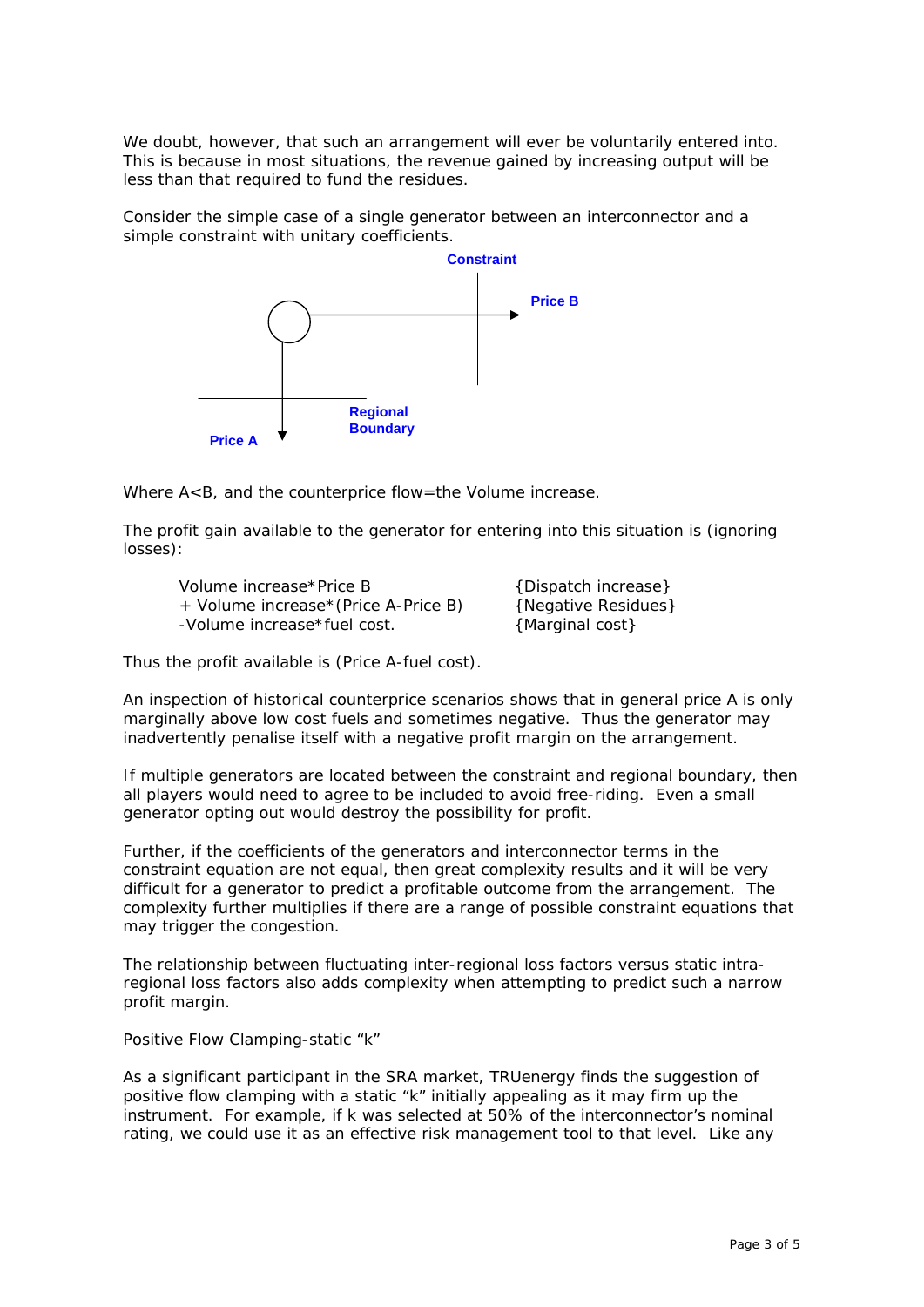scarce resource, an upfront allocation of the transmission capacity between players is necessary to enable sensible business decisions to be made around it.

We note the commission's concerns<sup>[3](#page-3-0)</sup> regarding the practical implementation of a static "k" and concur that these are serious shortcomings.

Meeting what we believe is the commission's objective of a "sharing" concept between disorderly bidding generators and an interconnector could only be achieved by a new form of constraint formulation away from the fully optimised form or an interconnector support system as discussed below.

### *Positive Flow Clamping-dynamic "k"*

We understand why the commission prefers this model due to the problems of a static "k" identified above. But in doing so, it has destroyed the key objective for implementing positive flow clamping, i.e. providing more certainty for SRA holders by identifying a fixed sharing ratio.

Furthermore, the practical difficulties for NEMMCO identified by ROAM in the NGF submission regarding distinguishing exactly when disorderly bidding is taking place seem very serious and unlikely to be resolved.

#### *Way Forward-Interconnector Support*

We note that the commission, having already decided to not progress general solutions to the many distortions created by the locational mispricing problem has attempted to address one of its obvious symptoms, that of negative residues upon interconnectors.

The disease behind the symptom, of course, is the mismatch between the marginal value of generators at the point of dispatch and their marginal settlement prices. The commission may find that the only mechanisms capable of succeeding in dealing with any of its symptoms are ones that address the cause.

Whilst the commission has formed a strong conclusion against a generalist resolution to mispricing, if it wishes to improve interconnector efficiency, then there is already a well developed solution that deals with mispricing in the presence of interconnectors: Interconnector Support Services, colloquially known as the "gatekeeper" concept. This concept is described in a document prepared by Charles River Associates for and published by NEMMCO "Dealing with NEM Interconnector Congestion: A conceptual Framework, March 2003".

In a similar manner to the Positive Flow Clamping with fixed "k factor", the intent of this mechanism is to pre-define the relative shares of access to a RRN that a SRA holder has viz generators that share the LHS of a constraint equation. It could be applied to all constraint equations that have both generator and interconnector terms, or a selection of those constraints that have shown the greatest propensity to cause negative residues.

The outcomes of this approach is superior to positive flow clamping in these ways:

• No constraints need to be applied, therefore there is no operational involvement by NEMMCO nor unpredictability;

<span id="page-3-0"></span> **3 App G Pg 277**